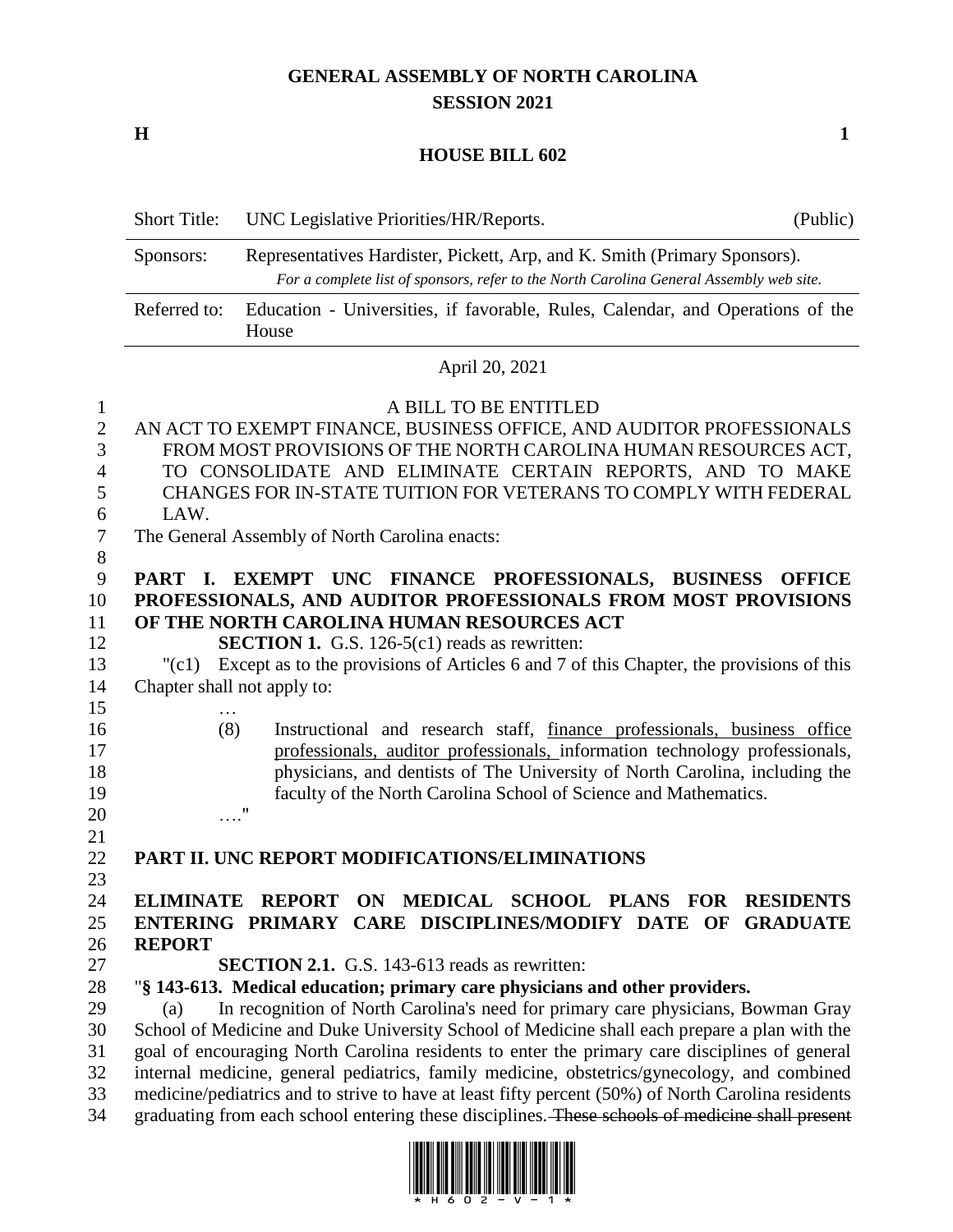their plans to the Board of Governors of The University of North Carolina by April 15, 1996, and shall update and present their plans every two years thereafter. The Board of Governors shall report to the Joint Legislative Education Oversight Committee by May 15, 1996, and every two 4 years thereafter on the status of these efforts to strengthen primary health care in North Carolina. (b) The Board of Governors of The University of North Carolina shall set goals for the Schools of Medicine at the University of North Carolina at Chapel Hill and the School of Medicine at East Carolina University for increasing the percentage of graduates who enter residencies and careers in primary care. A minimum goal should be at least sixty percent (60%) 9 of graduates entering primary care disciplines. Each school shall submit a plan with strategies to 10 reach these goals of increasing the number of graduates entering primary care disciplines to the Board by April 15, 1996, and shall update and present the plans every two years thereafter. The Board of Governors shall report to the Joint Legislative Education Oversight Committee by May 13 15, 1996, and every two years thereafter on the status of these efforts to strengthen primary health 14 care in North Carolina.

 Primary care shall include the disciplines of family medicine, general pediatric medicine, general internal medicine, internal medicine/pediatrics, and obstetrics/gynecology.

 (b1) The Board of Governors of The University of North Carolina shall set goals for State-operated health professional schools that offer training programs for licensure or certification of physician assistants, nurse practitioners, and nurse midwives for increasing the percentage of the graduates of those programs who enter clinical programs and careers in primary 21 care. Each State operated health professional school shall submit a plan with strategies for increasing the percentage to the Board by April 15, 1996, and shall update and present the plan every two years thereafter. The Board of Governors shall report to the Joint Legislative Education Oversight Committee by May 15, 1996, and every two years thereafter on the status of these efforts to strengthen primary health care in North Carolina.

 (c) The Board of Governors of The University of North Carolina shall further initiate whatever changes are necessary on admissions, advising, curriculum, and other policies for State-operated medical schools and State-operated health professional schools to ensure that larger proportions of students seek residencies and clinical training in primary care disciplines. The Board shall work with the Area Health Education Centers and other entities, adopting whatever policies it considers necessary to ensure that residency and clinical training programs have sufficient residency and clinical positions for graduates in these primary care specialties. As used in this subsection, health professional schools are those schools or institutions that offer training for licensure or certification of physician assistants, nurse practitioners, and nurse midwives.

 (d) The progress of the private and State-operated medical schools and State-operated health professional schools towards increasing the number and proportion of graduates entering primary care shall be monitored annually by the Board of Governors of The University of North Carolina. Monitoring data shall include (i) the entry of State-supported graduates into primary care residencies and clinical training programs, and (ii) the specialty practices by a physician and each midlevel provider who were State-supported graduates as of a date five years after graduation. The Board of Governors shall certify data on graduates, their residencies and clinical training programs, and subsequent careers by November April 15 of each calendar year, 44 beginning in November of 2012, April of 2022, to the Fiscal Research Division of the Legislative Services Office and to the Joint Legislative Education Oversight Committee.

 (e) The information provided in subsection (d) of this section shall be made available to the Appropriations Committees of the General Assembly for their use in future funding decisions on medical and health professional education."

## **EXEMPT UNC FROM REPORT ON GOVERNMENT FEES**

**SECTION 2.2.(a)** G.S. 143C-9-4 reads as rewritten: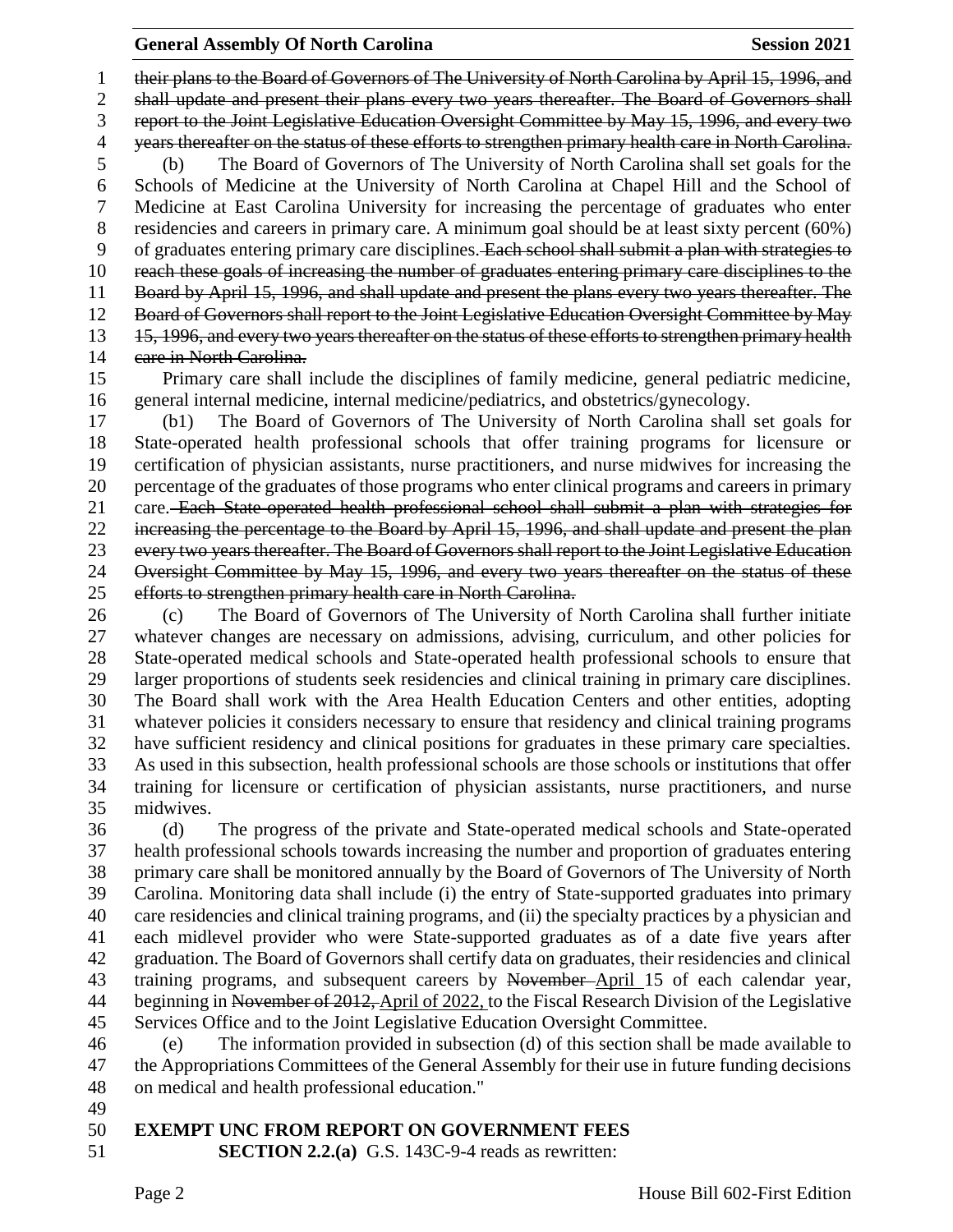|                                   | <b>General Assembly Of North Carolina</b>                                                           | <b>Session 2021</b> |
|-----------------------------------|-----------------------------------------------------------------------------------------------------|---------------------|
|                                   | "§ 143C-9-4. Biennial fee report.                                                                   |                     |
| (a)                               | The Office of State Budget and Management shall prepare a report biennially on the                  |                     |
|                                   | fees charged by each State department, bureau, division, board, commission, institution, and        |                     |
|                                   | agency during the previous two fiscal years. The report shall include the statutory or regulatory   |                     |
|                                   | authority for each fee, the amount of the fee, when the amount of the fee was last changed, the     |                     |
|                                   | number of times the fee was collected during the prior fiscal year, and the total receipts from the |                     |
| fee during the prior fiscal year. |                                                                                                     |                     |
| (b)                               | The provisions of subsection (a) of this section shall not apply to The University of               |                     |
| North Carolina."                  |                                                                                                     |                     |
|                                   |                                                                                                     |                     |
|                                   | SECTION 2.2.(b) G.S. 116-11(9b) reads as rewritten:                                                 |                     |
| "(9b)                             | The Board of Governors shall report by February 1 of each year to the Joint                         |                     |
|                                   | Legislative Education Oversight Committee, the Senate Appropriations                                |                     |
|                                   | Committee on Education/Higher Education, the House of Representatives                               |                     |
|                                   | Appropriations Subcommittee on Education, and the Fiscal Research Division                          |                     |
|                                   | on the actions and adjustments necessary to its budgetary policies, regulations,                    |                     |
|                                   | and standards resulting from the Current Operations Appropriations Act for                          |                     |
|                                   | the administration and operation of The University of North Carolina and the                        |                     |
|                                   | distribution of State and federal funds to constituent institutions. The report                     |                     |
|                                   | shall include at least the following information for each constituent institution:                  |                     |
|                                   | Guidelines related to State salaries of University of North Carolina<br>a.                          |                     |
|                                   | employees, including range, median, and mean of faculty salaries at                                 |                     |
|                                   | the institution.                                                                                    |                     |
|                                   | $\cdots$                                                                                            |                     |
|                                   | The total amount of mandatory student fee revenue collected by<br><u>k.</u>                         |                     |
|                                   | institution and fee type.                                                                           |                     |
|                                   | Any source of student auxiliary revenue that represents greater than<br><u>l.</u>                   |                     |
|                                   | ten percent (10%) of the overall student auxiliary revenue by                                       |                     |
|                                   | institution and revenue type.                                                                       |                     |
|                                   | Any source of sales revenue that represents greater than ten percent<br>m.                          |                     |
|                                   | (10%) of the overall sales revenue by institution and sales revenue                                 |                     |
|                                   | type."                                                                                              |                     |
|                                   |                                                                                                     |                     |
| <b>MODIFY REPORT ON</b>           | RESEARCH COLLABORATIONS ON                                                                          | <b>MILITARY</b>     |
| <b>BEHAVIORAL HEALTH</b>          |                                                                                                     |                     |
|                                   | <b>SECTION 2.3.</b> Section 10(d) of S.L. 2011-185 reads as rewritten:                              |                     |
|                                   | "SECTION 10.(d) $\Theta$ n-By July 1, 2012, 2021, and annually thereafter, the General              |                     |
|                                   | Administration of The University of North Carolina System Office shall report its findings to the   |                     |
|                                   | Joint Legislative Health Care Oversight Committee and to the House of Representatives and           |                     |
|                                   | Senate Appropriations Subcommittees on Health and Human Services. House Homeland                    |                     |
|                                   | Security, Military, and Veterans Affairs Committee."                                                |                     |
|                                   |                                                                                                     |                     |
| <b>EDUCATOR</b>                   | PREPARATION/RECRUITMENT/EFFECTIVENESS                                                               | <b>REPORT</b>       |
| <b>CONSOLIDATION</b>              |                                                                                                     |                     |
|                                   | <b>SECTION 2.4.(a)</b> Report on Number of School Administrators. $-$ G.S. 116-74.21(c)             |                     |
|                                   |                                                                                                     |                     |
| is repealed.                      |                                                                                                     |                     |
|                                   | <b>SECTION 2.4.(b)</b> Future Teachers of North Carolina Report. $-$ G.S. 116-41.32 is              |                     |
| repealed.                         |                                                                                                     |                     |
|                                   | <b>SECTION 2.4.(c)</b> UNC-NCCCS 2+2 E-Learning Initiative. $-$ Section 9.7(c) of S.L.              |                     |
|                                   | 2008-107, as amended by Section 9.3(c) of S.L. 2010-31, reads as rewritten:                         |                     |
|                                   | "SECTION 9.7.(c) The University of North Carolina and Community Colleges System                     |                     |
|                                   | Office shall report by April 15, 2011, and annually thereafter, to the Joint Legislative Education  |                     |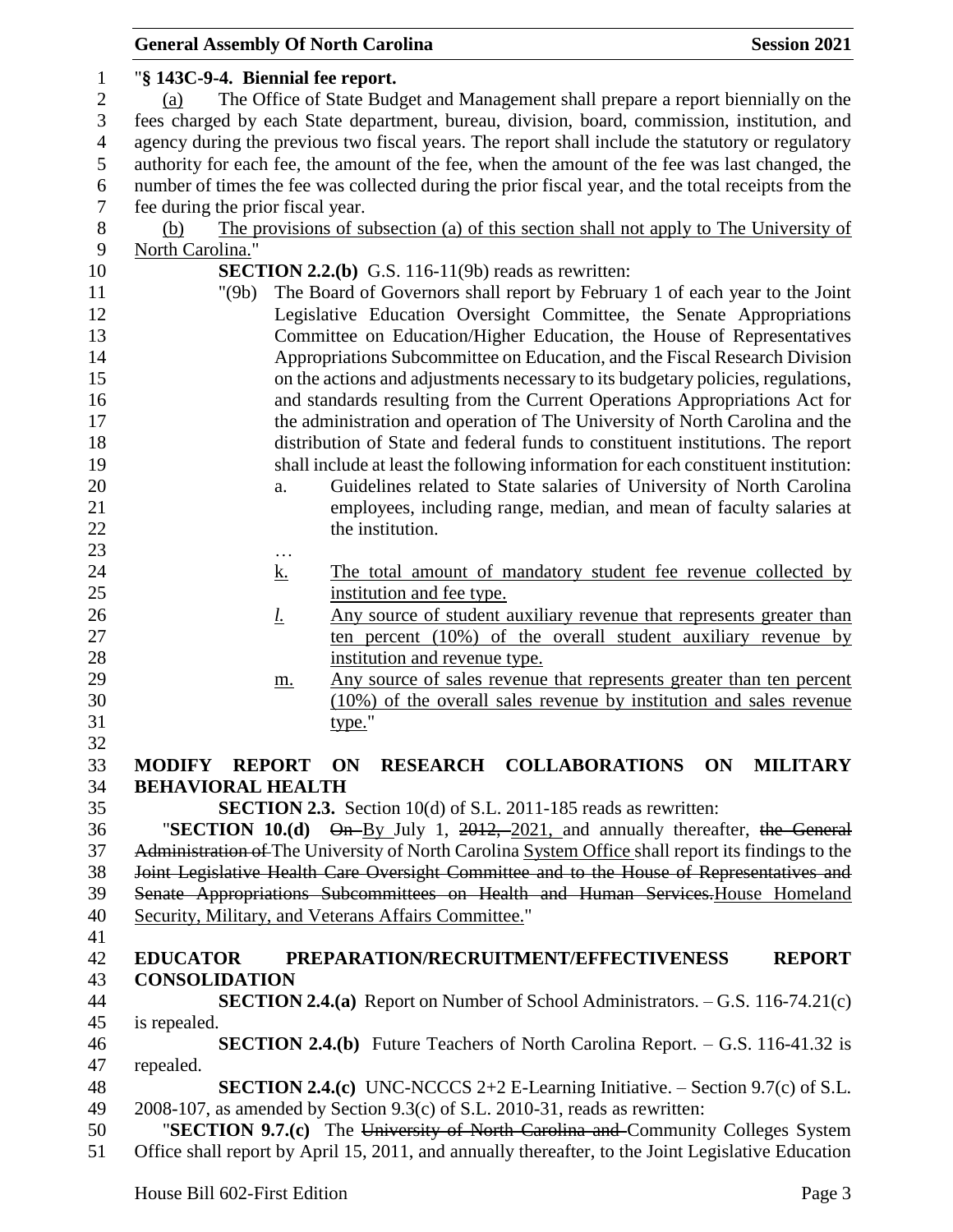|                | <b>General Assembly Of North Carolina</b><br><b>Session 2021</b>                                                        |
|----------------|-------------------------------------------------------------------------------------------------------------------------|
| 1              | Oversight Committee, the State Board of Education, the Office of State Budget and Management,                           |
| $\mathbf{2}$   | and the Fiscal Research Division of the General Assembly on the implementation of the                                   |
| 3              | UNC-NCCCS 2+2 E-Learning Initiative. This report shall include:                                                         |
| $\overline{4}$ | The courses and programs within the $2+2$ E-Learning Initiative;<br>(1)                                                 |
| 5              | The total number of prospective teachers that have taken or are taking part in<br>(2)                                   |
| 6              | this initiative to date broken down by the current academic period and each of                                          |
| 7              |                                                                                                                         |
|                | the previous academic periods since the program's inception;                                                            |
| $8\,$          | The total number of teachers currently in the State's classrooms, by local<br>(3)                                       |
| 9              | school administrative unit, who have taken part in this initiative;                                                     |
| 10             | The change in the number of teachers available to schools since the program's<br>(4)                                    |
| 11             | inception;                                                                                                              |
| 12             | (5)<br>The qualitative data from students, teachers, local school administrative unit                                   |
| 13             | personnel, university personnel, and community college personnel as to the                                              |
| 14             | impact of this initiative on our State's teaching pool; and                                                             |
| 15             | An explanation of the expenditures and collaborative programs between the<br>(6)                                        |
| 16             | North Carolina Community College System and The University of North                                                     |
| 17             | Carolina, including recommendations for improvement."                                                                   |
| 18             | <b>SECTION 2.4.(d)</b> G.S. 116-11(12d) reads as rewritten:                                                             |
| 19             | "(12d) The Board of Governors shall provide a comprehensive annual report on                                            |
| 20             | teacher educator education efforts at The University of North Carolina. The                                             |
| 21             | report shall include information about teacher educator education and                                                   |
| 22             | recruitment, 2+2 initiatives, distance education programs focused on teacher                                            |
| 23             | education, and professional development programs for teachers and school                                                |
| 24             | administrators. initiatives to improve educator quality, student success                                                |
| 25             | measures, and strategic research and related efforts. The teacher-educator                                              |
| 26             | education report shall be due on April-October 15 of each year to the Joint                                             |
| 27             | Legislative Education Oversight Committee and Committee. The Board shall                                                |
| 28             | provide a copy of the report to the State Board of Education."                                                          |
| 29             |                                                                                                                         |
| 30             | <b>CONSULTATION WITH GOV</b><br><b>GOLF</b><br><b>ELIMINATE</b><br><b>OPS</b><br><b>ON</b><br><b>DEBT</b><br><b>FOR</b> |
| 31             | <b>COURSES/TRANSIENT ACCOMMODATIONS FACILITIES</b>                                                                      |
| 32             | SECTION 2.5. G.S. 66-58(h) is repealed.                                                                                 |
| 33             |                                                                                                                         |
| 34             | ELIMINATE REPORT ON UNC SYSTEM PRESIDENT'S STRATEGIC INITIATIVE                                                         |
| 35             | <b>RESERVE FUNDS FOR SPECIAL PROJECTS</b>                                                                               |
| 36             | <b>SECTION 2.6.</b> The University of North Carolina System Office shall not be required                                |
| 37             | to submit an annual report to the Joint Legislative Education Oversight Committee on the use of                         |
| 38             | funds from The University of North Carolina President's Strategic Initiative Reserve but shall                          |
| 39             | make this information available upon request to the Fiscal Research Division of the General                             |
| 40             | Assembly.                                                                                                               |
| 41             |                                                                                                                         |
| 42             | <b>ELIMINATE UNC ENROLLMENT GROWTH PROJECTION REPORT</b>                                                                |
| 43             | <b>SECTION 2.7.</b> G.S. 116-30.7 is repealed.                                                                          |
| 44             |                                                                                                                         |
| 45             | <b>ELIMINATE REPORT ON DEFAULTS ON PROJECTS WITHOUT PERFORMANCE</b>                                                     |
| 46             | <b>BONDS</b>                                                                                                            |
| 47             | <b>SECTION 2.8.</b> Section 1.2 of S.L. 2010-148 reads as rewritten:                                                    |
| 48             | "SECTION 1.2. The Department of Transportation ("DOT"), The University of North                                         |
| 49             | Carolina and its constituent institutions ("UNC"), ("DOT") and the Department of Administration                         |
| 50             | ("DOA") shall monitor all projects in those agencies and institutions that are let without a                            |
| 51             | performance or payment bond to determine the number of defaults on those projects, the cost to                          |